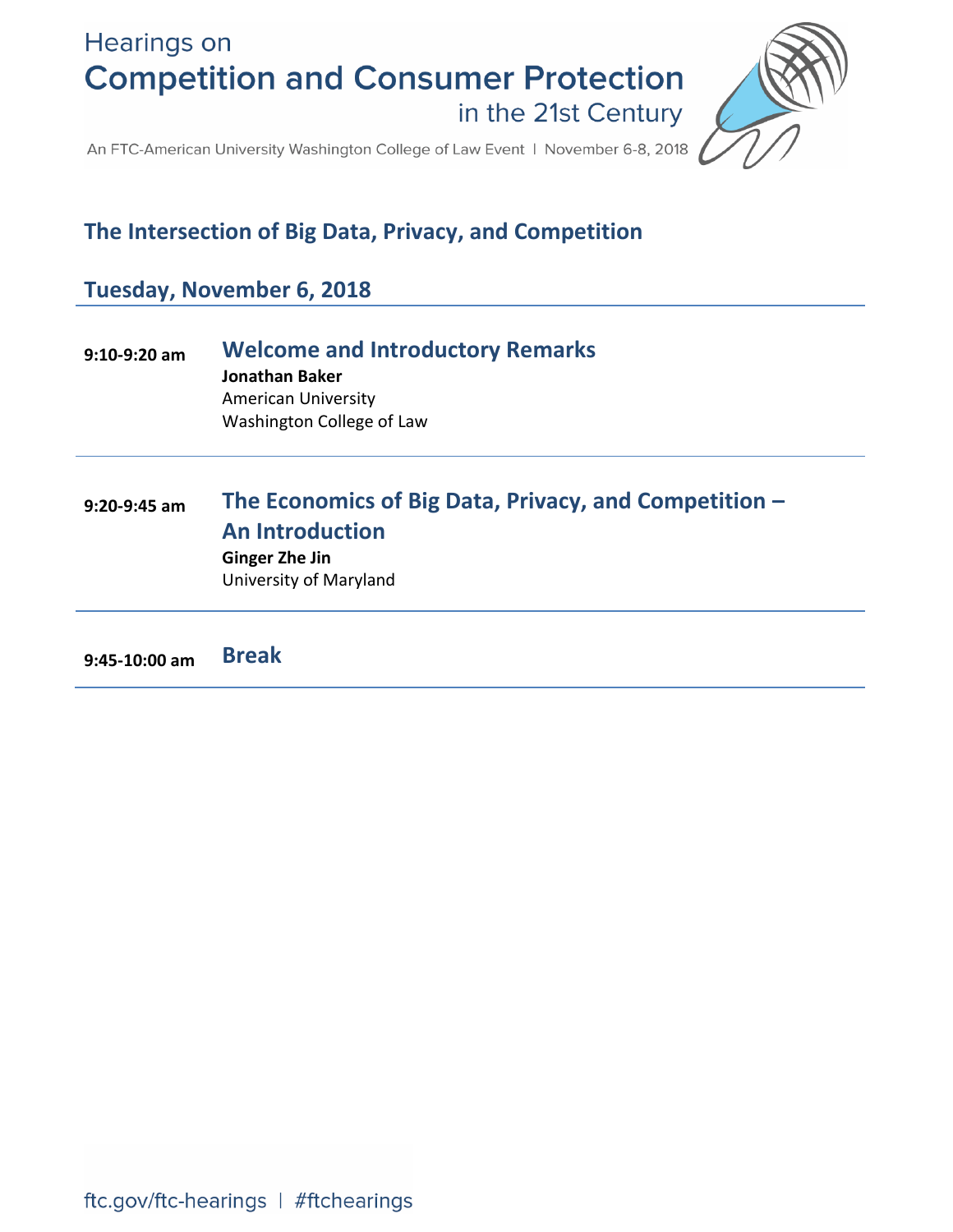## **10:00-12:00 pm The Economics of Big Data and Personal Information**

#### **Participants:**

**Alessandro Acquisti** Carnegie Mellon University Heinz College

**Omri Ben-Shahar** University of Chicago Law School

**Liad Wagman** Illinois Institute of Technology Stuart School of Business

**Florian Zettelmeyer** Northwestern University Kellogg School of Management

**Ginger Zhe Jin** University of Maryland Department of Economics

**Moderator: Jeremy Sandford** Federal Trade Commission, Bureau of Economics

**12:00-1:00 pm Lunch**

## **1:00-2:30 pm The Business of Big Data**

#### **Participants:**

**Christopher Boone** Pfizer

**Liz Heier** Garmin

**Marianela López-Galdos** Computer & Communications Industry Association

**Mark MacCarthy** Software & Information Industry Association

**Morgan Reed** The App Association

**Andrew Reiskind** Mastercard

**Florian Zettelmeyer** Northwestern University Kellogg School of Management

**Moderator: James Cooper** Federal Trade Commission, Bureau of Consumer Protection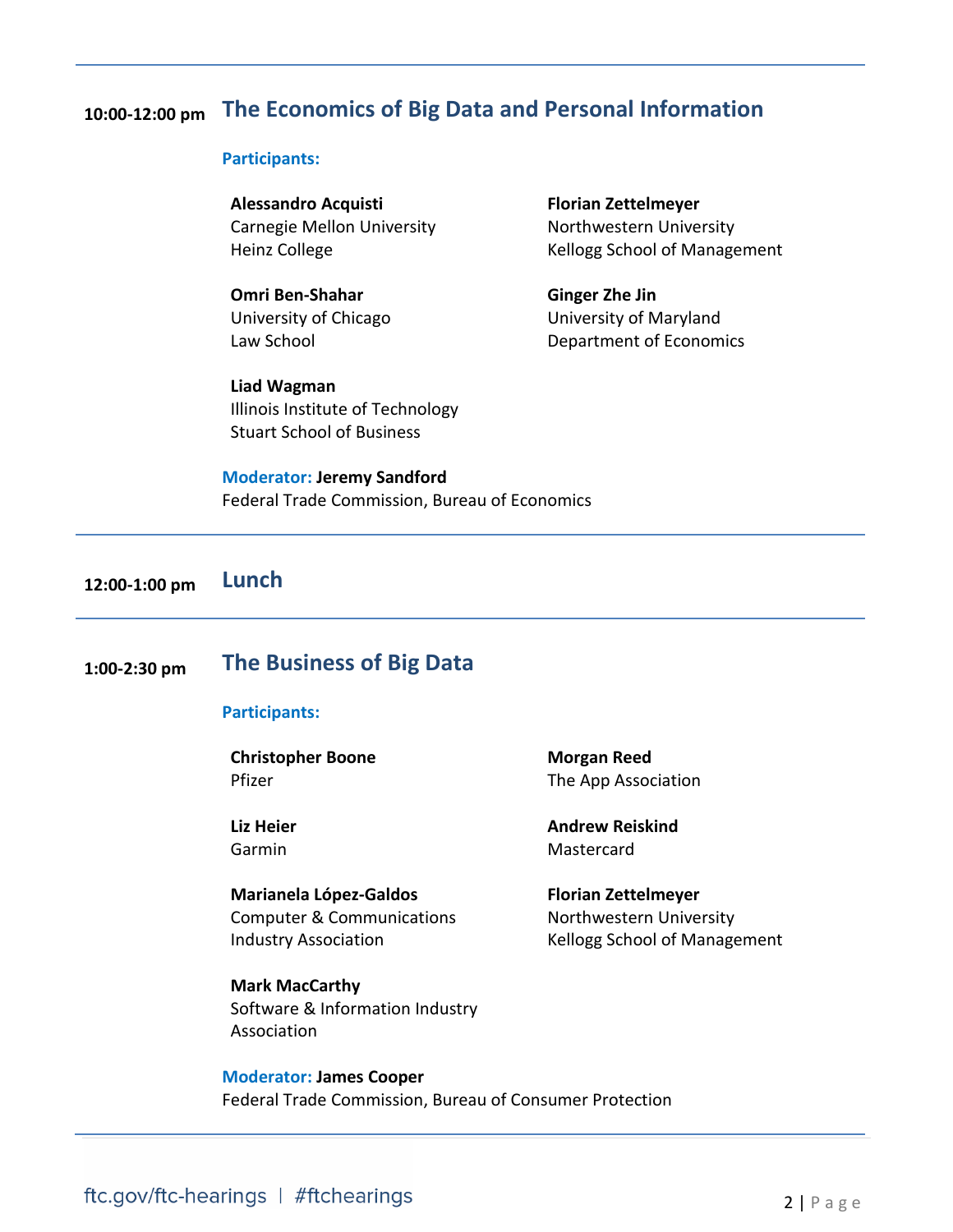| 2:30-2:45 pm | <b>Break</b> |
|--------------|--------------|
|--------------|--------------|

# **2:45-3:15 pm The Impact of GDPR on EU Technology Venture Investment Liad Wagman**

Illinois Institute of Technology Stuart School of Business

**Moderator: Andrew Stivers** Federal Trade Commission, Bureau of Economics

## **3:15-3:35 pm Big Data Fails: Recent Research into the Surprising Ineffectiveness of Black-Box AI Catherine Tucker**

Massachusetts Institute of Technology Sloan School of Management

# **3:35-3:55 pm Corporate Data Ethics: Risk Management for the Big Data Economy Dennis Hirsch**  The Ohio State University Moritz College of Law

# **3:55-4:15 pm Free Speech and Data Privacy**

**Jane Bambauer** University of Arizona James E. Rogers College of Law

## **4:15-4:45 pm FTC Experience with Data Markets**

**Haidee Schwartz**

Federal Trade Commission, Bureau of Competition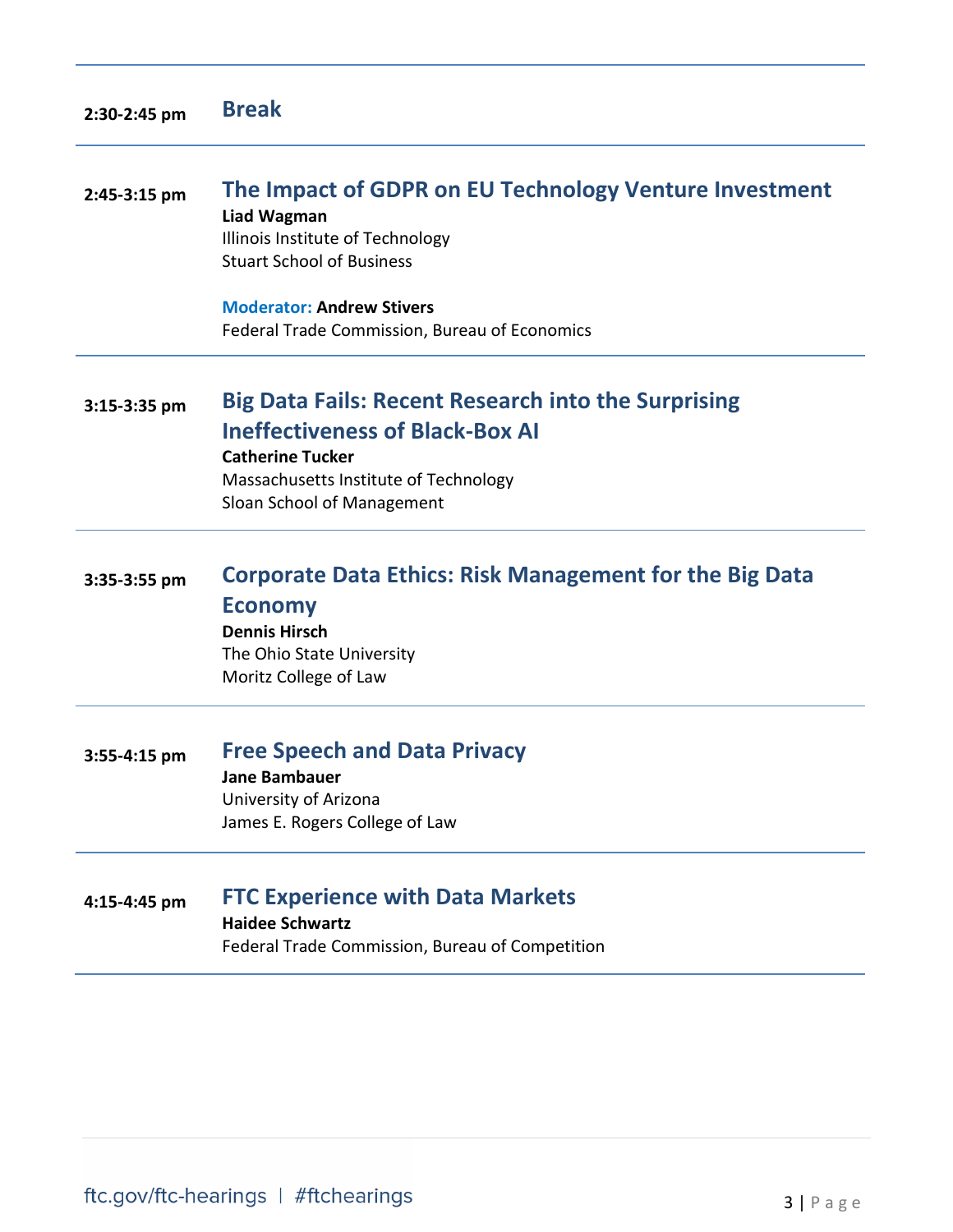# **9:00-9:05 am Welcome and Introductory Remarks**

# **9:05-10:30 am Antitrust Analysis of Data**

### **Participants:**

**Jonathan Baker** American University Washington College of Law

**Michael Baye** Indiana University Kelley School of Business

**Allen Grunes** The Konkurrenz Group

**Moderator: Gail Levine** Federal Trade Commission, Bureau of Competition

**Renata Hesse** Sullivan & Cromwell LLP

**Alexander Okuliar Orrick** 

**D. Daniel Sokol** University of Florida Levin College of Law

**10:30-10:45 am Break**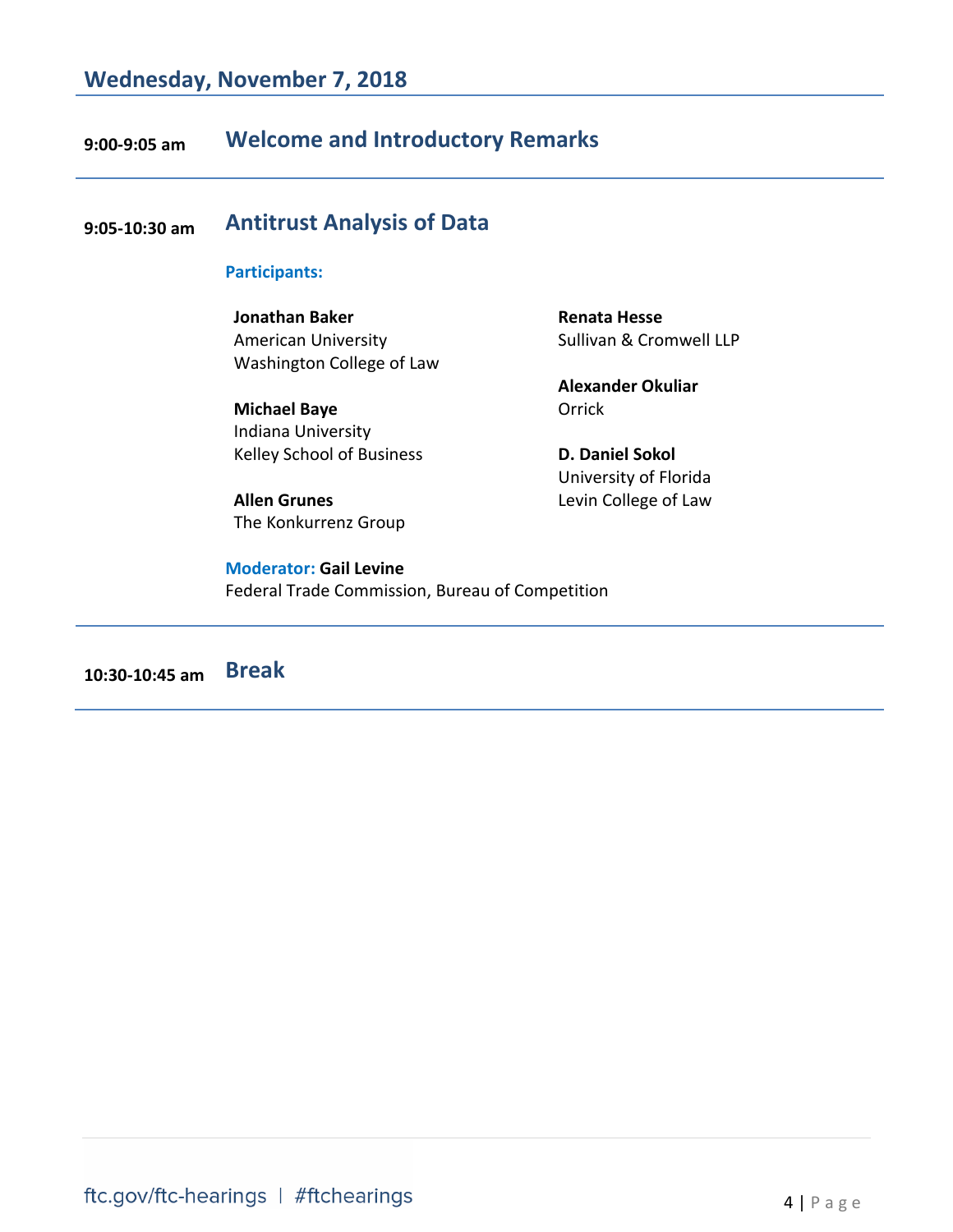# **10:45-12:00 pm Remedies for Competition Problems in Data Markets**

#### **Participants:**

**Kevin Bankston** New America Open Technology Institute

**Courtney Dyer** O'Melveny & Myers LLP

**Andrew Gavil** Howard University School of Law

**Frank Pasquale** University of Maryland Francis King Carey School of Law

**D. Daniel Sokol** University of Florida Levin College of Law

**Moderator: Katie Ambrogi** Federal Trade Commission, Office of Policy Planning

# **12:00-12:45 pm Lunch Break**

### **12:45-1:05 pm Economics of Online Advertising Garrett Johnson** Boston University Questrom School of Business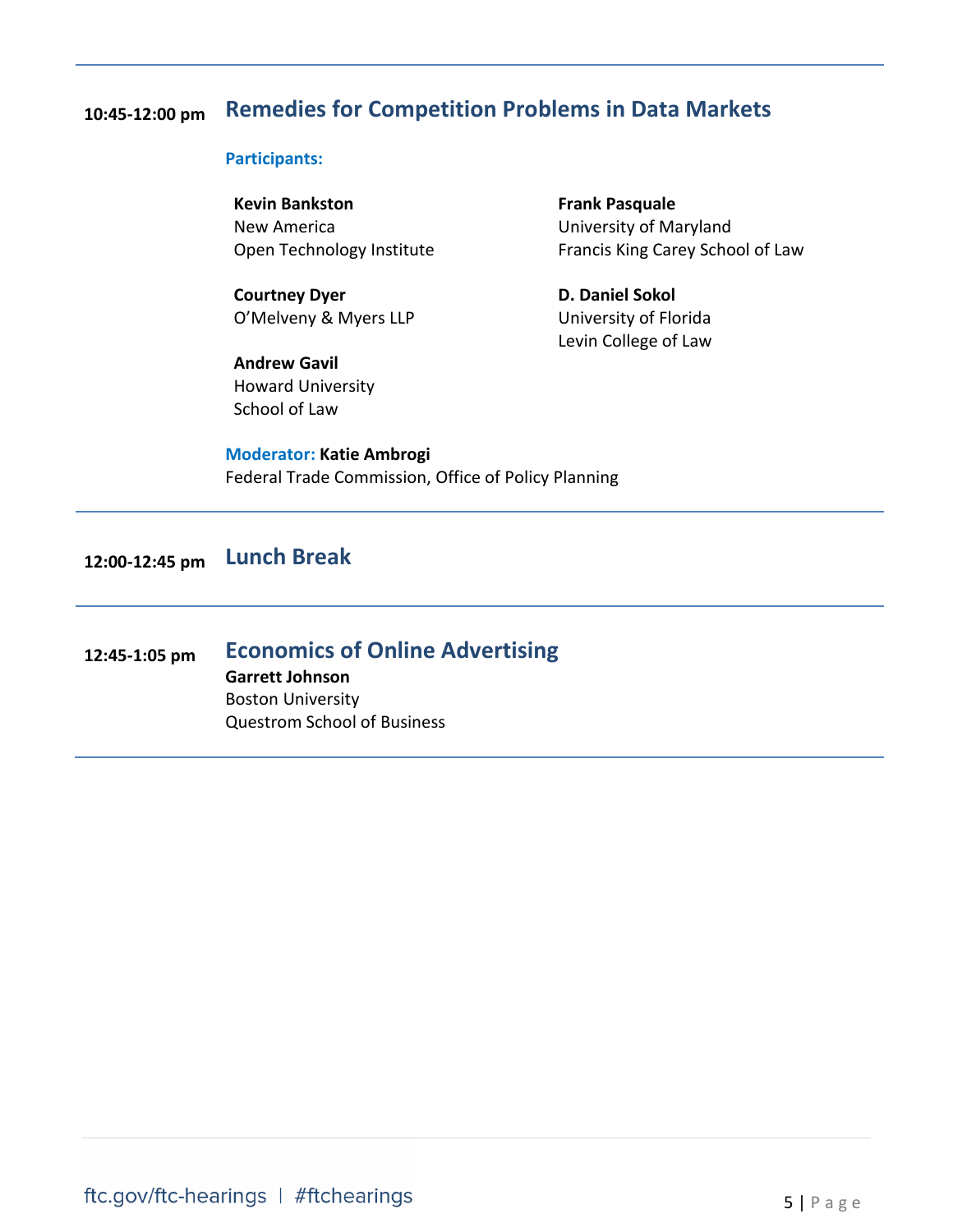# **1:05-2:30 pm Competition and Consumer Protection Issues in Online Advertising**

#### **Participants:**

**Howard Beales** George Washington University School of Business

**Allie Bohm** Public Knowledge

**Leigh Freund** Network Advertising Initiative **Garrett Johnson** Boston University Questrom School of Business

**Anja Lambrecht** London Business School

**Katie McInnis** Consumers Union

#### **Moderator: James Cooper**

Federal Trade Commission, Bureau of Consumer Protection

**2:30-2:45 pm Break**

# **2:45-4:00 pm The Impact of Privacy Regulations on Competition and Innovation**

### **Participants:**

**Jane Bambauer** University of Arizona James E. Rogers College of Law

**Avi Goldfarb** University of Toronto Rotman School of Management

**Anja Lambrecht** London Business School **Amalia Miller** University of Virginia Department of Economics

**Lior Strahilevitz** University of Chicago Law School

**Rahul Telang** Carnegie Mellon University

**Moderator: Daniel Gilman** Federal Trade Commission, Office of Policy Planning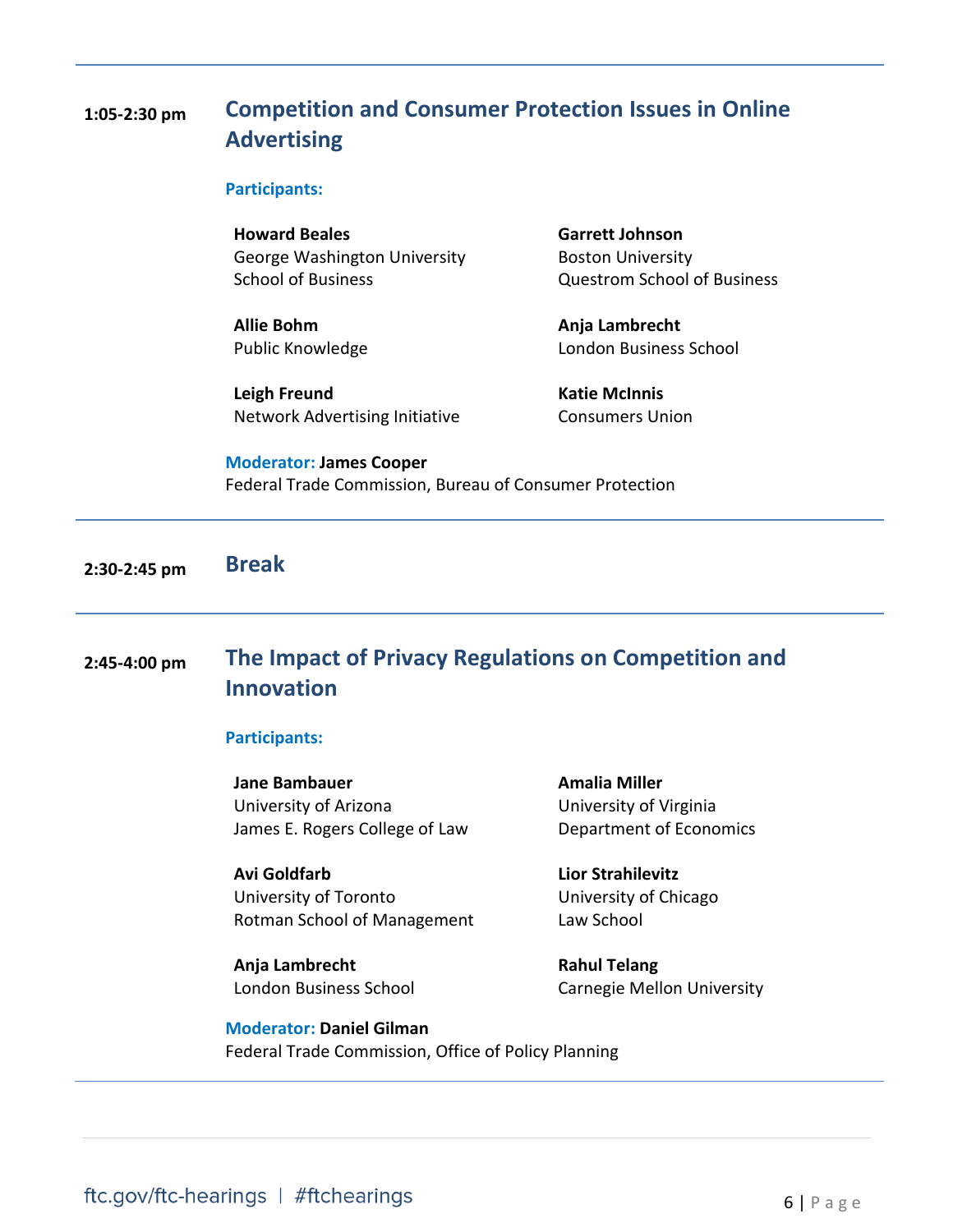# **4:00-5:00 pm The Potential Impact of GDPR on Competition and Innovation**

### **Participants:**

**Jim Halpert** DLA Piper

**Simon McDougall** Information Commissioner's Office (UK)

### **Renato Nazzini** King's College London

**Orla Lynskey** London School of Economics Law Department

### **Moderator: Hugh Stevenson**

Federal Trade Commission, Office of International Affairs